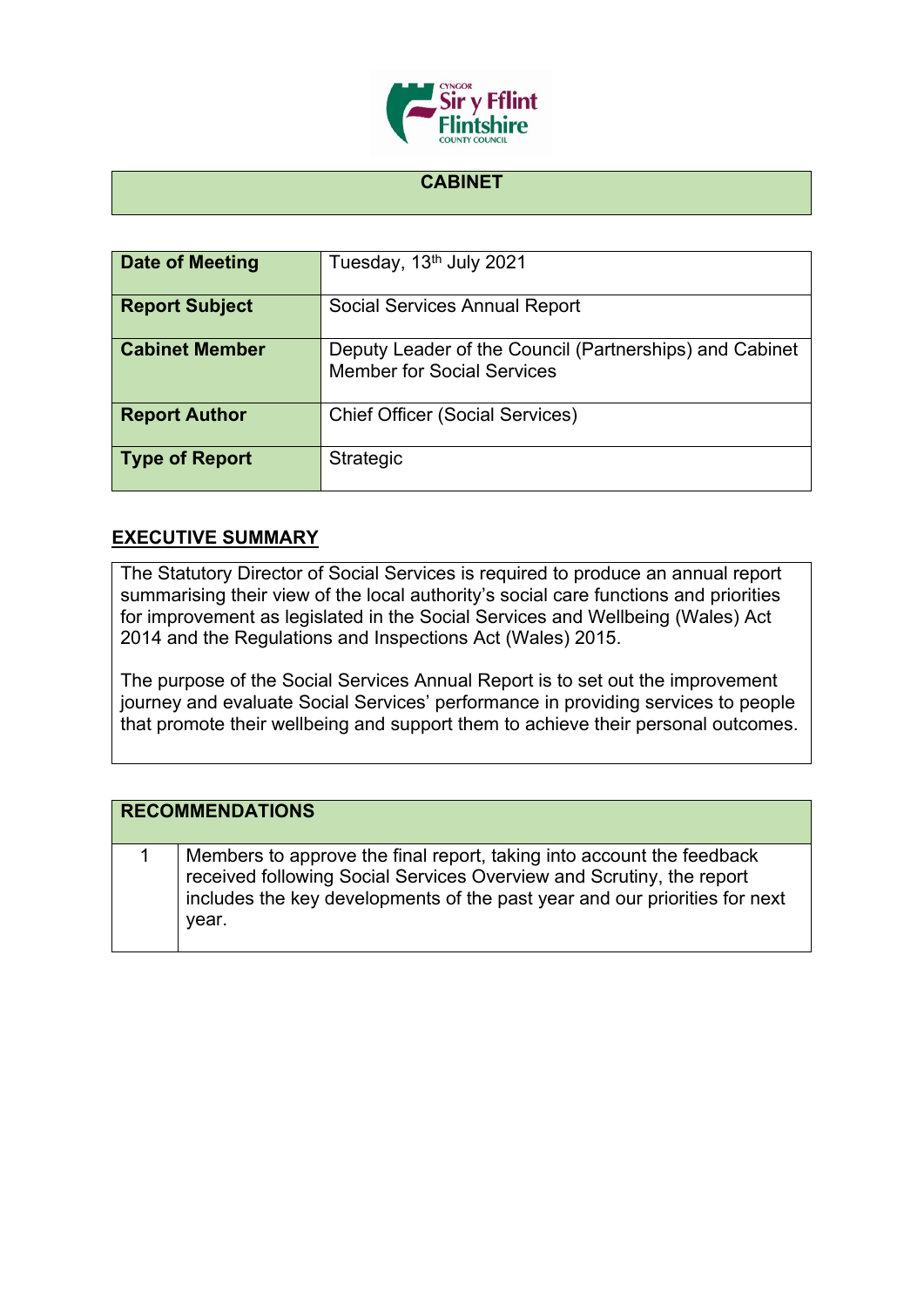## **REPORT DETAILS**

| 1.00 | <b>BACKGROUND</b>                                                                                                                                                                                                                                                             |
|------|-------------------------------------------------------------------------------------------------------------------------------------------------------------------------------------------------------------------------------------------------------------------------------|
| 1.01 | This is the fifth year of a new format for the Social Services Annual Report<br>which is prepared under the requirements of the Social Services and<br>Wellbeing (Wales) Act 2014 and the Regulation and Inspection of Social<br>Care (Wales) Act 2016 (RISCA).               |
| 1.02 | The format is closely aligned to the National Outcomes Framework and<br>demonstrates our performance in meeting the wellbeing outcomes of the<br>people of Flintshire.                                                                                                        |
| 1.03 | All improvement priorities set sit under one of the six National Quality<br>Standards (NQS) and everyone's personal wellbeing outcomes will relate<br>to one of these, they are:                                                                                              |
|      | NQS 1 Working with people to define & co-produce personal well-<br>being outcomes that people wish to achieve                                                                                                                                                                 |
|      | NQS 2 Working with people and partners to protect and promote<br>$\bullet$<br>people's physical and mental health and emotional well-being                                                                                                                                    |
|      | NQS 3 Taking steps to protect and safeguard people from abuse,<br>$\bullet$<br>neglect or harm                                                                                                                                                                                |
|      | NQS 4 Encouraging and supporting people to learn, develop and<br>$\bullet$<br>participate in society                                                                                                                                                                          |
|      | NQS 5 Supporting people to safely develop and maintain healthy<br>$\bullet$<br>domestic, family and personal relationships                                                                                                                                                    |
|      | NQS 6 Working with and supporting people to achieve greater<br>$\bullet$<br>economic well-being, have a social life and live in suitable<br>accommodation that meets their needs                                                                                              |
| 1.04 | The final draft of the Social Services Annual Report for 2020/2021 is                                                                                                                                                                                                         |
|      | attached as Appendix 1.                                                                                                                                                                                                                                                       |
| 1.05 | The report is intended to provide the public, the regulator and wider<br>stakeholders with an honest picture of services in Flintshire and to<br>demonstrate a clear understanding of the strengths and challenges faced.                                                     |
| 1.06 | The Report illustrates how services have met the challenges presented by<br>COVID-19.                                                                                                                                                                                         |
| 1.07 | The report will form an integral part of Care Inspectorate Wales' (CIW)<br>performance evaluation of Flintshire Social Services. The evaluation also<br>informs the Wales Audit Office's assessment of Flintshire County Council<br>as part of the annual improvement report. |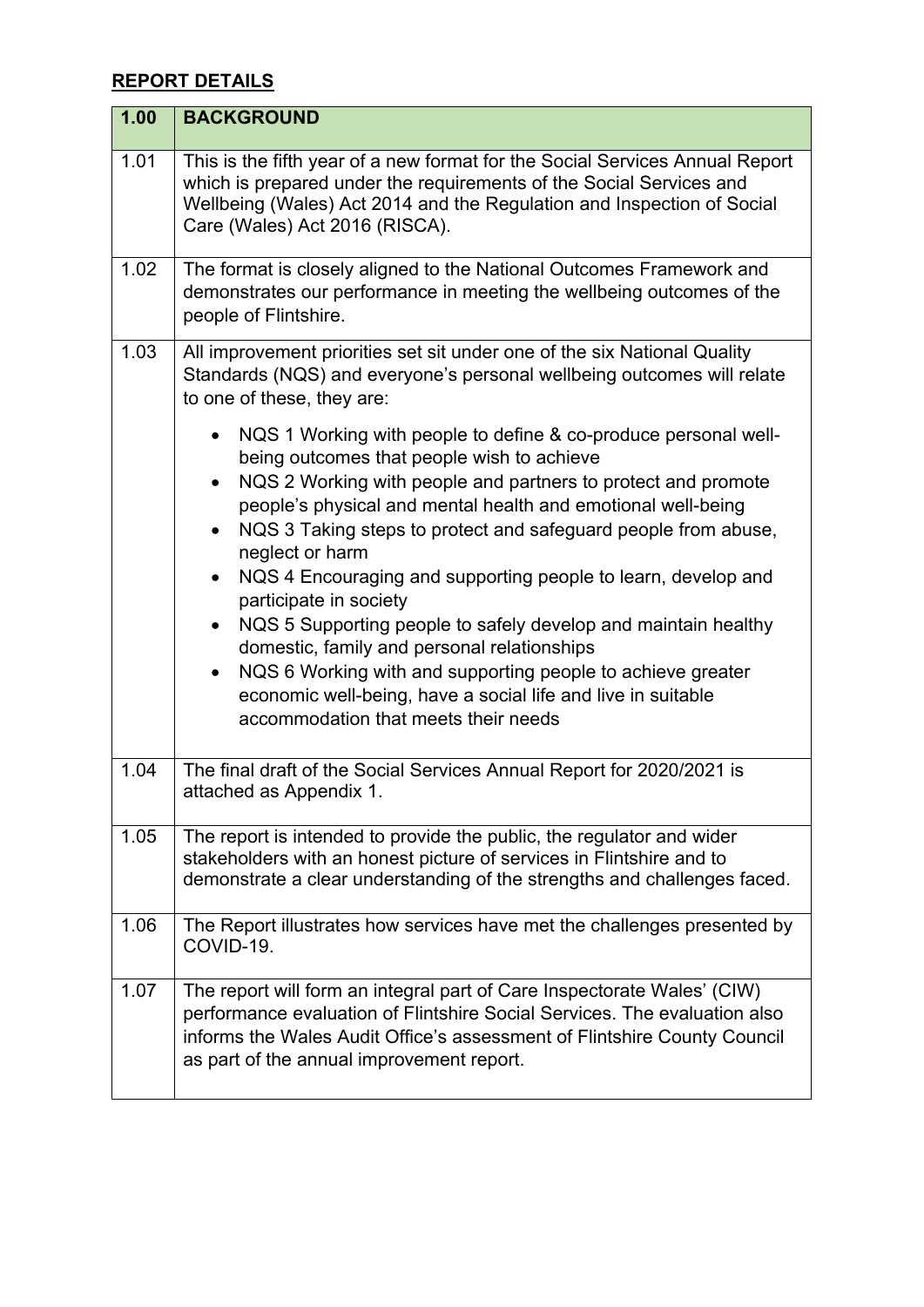| 1.08 | The draft Social Services Annual Report has been prepared following an<br>in-depth review of current performance by the Social Services Senior<br>Management Team, Service Managers and Performance Officers. The<br>improvement priorities contained within the report are aligned to the<br>priorities contained within our Portfolio Business Plan and the Council Plan.                                                                                                                                                                                                                                                                                                                                                                                                                                                                                                                                                                                                                                                                                                                                                                                                                                                                                                                                                  |                       |
|------|------------------------------------------------------------------------------------------------------------------------------------------------------------------------------------------------------------------------------------------------------------------------------------------------------------------------------------------------------------------------------------------------------------------------------------------------------------------------------------------------------------------------------------------------------------------------------------------------------------------------------------------------------------------------------------------------------------------------------------------------------------------------------------------------------------------------------------------------------------------------------------------------------------------------------------------------------------------------------------------------------------------------------------------------------------------------------------------------------------------------------------------------------------------------------------------------------------------------------------------------------------------------------------------------------------------------------|-----------------------|
| 1.09 | The report is scheduled to be presented at the following meetings:                                                                                                                                                                                                                                                                                                                                                                                                                                                                                                                                                                                                                                                                                                                                                                                                                                                                                                                                                                                                                                                                                                                                                                                                                                                           |                       |
|      | Social Care and Health Scrutiny Committee Scrutiny                                                                                                                                                                                                                                                                                                                                                                                                                                                                                                                                                                                                                                                                                                                                                                                                                                                                                                                                                                                                                                                                                                                                                                                                                                                                           | 1 <sup>st</sup> July  |
|      | Cabinet                                                                                                                                                                                                                                                                                                                                                                                                                                                                                                                                                                                                                                                                                                                                                                                                                                                                                                                                                                                                                                                                                                                                                                                                                                                                                                                      | 13 <sup>th</sup> July |
|      |                                                                                                                                                                                                                                                                                                                                                                                                                                                                                                                                                                                                                                                                                                                                                                                                                                                                                                                                                                                                                                                                                                                                                                                                                                                                                                                              |                       |
| 1.10 | The style of previous reports will be adopted again this year, and the report<br>will be produced in an electronic friendly style by Double Click. The report<br>will also be translated into Welsh and be made available on the Flintshire<br>County Council website.                                                                                                                                                                                                                                                                                                                                                                                                                                                                                                                                                                                                                                                                                                                                                                                                                                                                                                                                                                                                                                                       |                       |
| 1.11 | The draft Annual Report also outlines the improvement priorities identified<br>for 2021/2022, including:                                                                                                                                                                                                                                                                                                                                                                                                                                                                                                                                                                                                                                                                                                                                                                                                                                                                                                                                                                                                                                                                                                                                                                                                                     |                       |
|      | Contribute to the Regional Population Needs Assessment and<br>$\bullet$<br><b>Market Stability Report</b><br>Move Micro-care from a pilot programme to part of the ongoing<br>$\bullet$<br>Social Services offer.<br>Developing a Strategy and Action Plan to support people living with<br>Dementia and their cares and continue to be recognised as a<br>Council 'Working Towards Becoming Dementia Friendly'<br>Implement the new model of care and support at Arosfa<br>$\bullet$<br>Encouraging employees to complete the Welsh Government's e-<br>learning module "Domestic Abuse and Sexual Violence Against<br>Women" to achieve 100% completion rate.<br>Implement the Liberty Protection Safeguards<br>Further develop Project SEARCH<br>Developing opportunities for Autistic individuals to access services<br>locally.<br>Continue to work to safely reduce the numbers of children in care<br>and improve outcomes for those in care.<br>Further roll out of Mockingbird model of Fostering<br><b>Completion of the Extra Care Programme</b><br>٠<br>Progress in-house residential care expansion schemes<br>$\bullet$<br>Launch a short term residential service to inform the most<br>appropriate move-on placement and support package for young<br>people<br>Develop the 'Small Homes' scheme for children |                       |